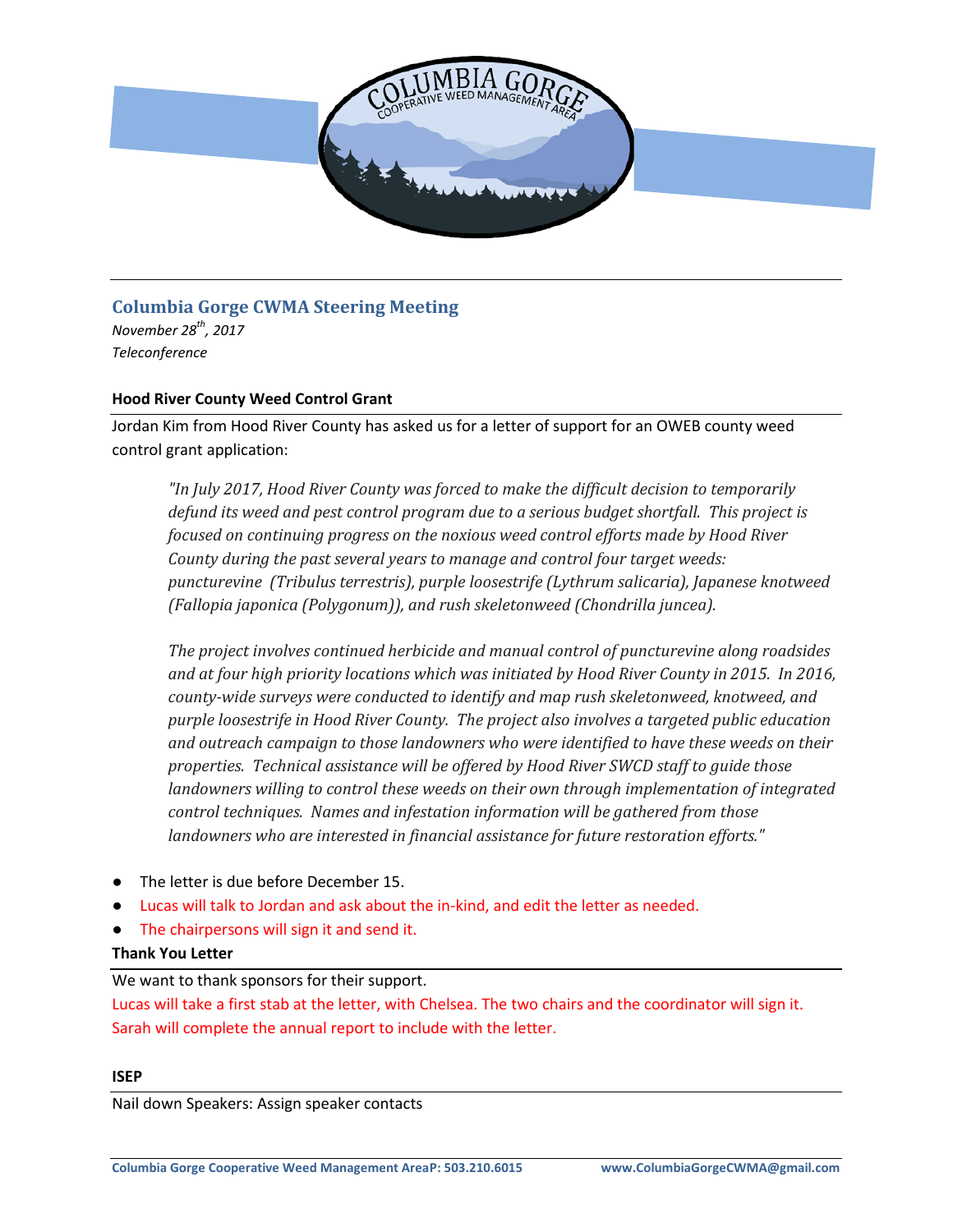

- Sarah Navarro is already confirmed to speak on Sudden Oak Death and fire
- Bitty Roy: Emily will contact
- Sheila Kennedy: Justin will contact
- Lisa Ellsworth at OSU. Lisa with Fish and Wildlife has done research with invasive species and fire. Emily already sent her a message. Lucas will also ask Chris to talk to her at a meeting tonight.
- Dawn Anzinger: Emily will contact
- Chris Aldassy: Update on the planned response to the fire. Lucas will contact.
- Roland Rose: Sarah will contact. Prescribed burning as a management tool. Post fire weed and vegetation response.
- Robin Dobson: Update on the FS response plan? Emily will contact
- Dan Donato: Sarah will contact
- Others?
- Jerry Franklin: was on Think Out Loud talking about the gorge fire. Lucas will contact
- Claire Hibler from BLM: Lucas will contact.
- Dan Linon (sp?): WA DNR Firewise. Marty will contact
- Todd Murray: Emily will ask about someone to cover insects
- Steve Radosevich: Emily will contact
- Robin from BAER: Sarah will contact
- Dr. Heather Erickson published a technical document on invasive species and fire in 2007. Sam will contact her.
- Sarah will send out the speaker information form, after adding the question 'What time of day is best for your talk?'
	- o Talks are 50 minutes, unless we find a couple of shorter ones to offer.
	- o There is some money available to pay for travel expenses, including hotels. Ask speaker for a number and bring it to the steering committee for approval.
	- o Sarah will add 'don't unleash a wildfire of weeds' to the Save-the-Date. (Or ask Kenzi Smith to add it.)
	- o The venue can hold 21 round tables and 200 chairs. Emily will find out the occupancy with tables.
- Everyone will contact speakers and check back in next week.
- Sarah will contact the caterers and get numbers for the event. She will set up registration, create an agenda, and apply for CEUs.

#### **1:45 BMPs Emily**

Decision: Replace butterfly bush with purple loosestrife.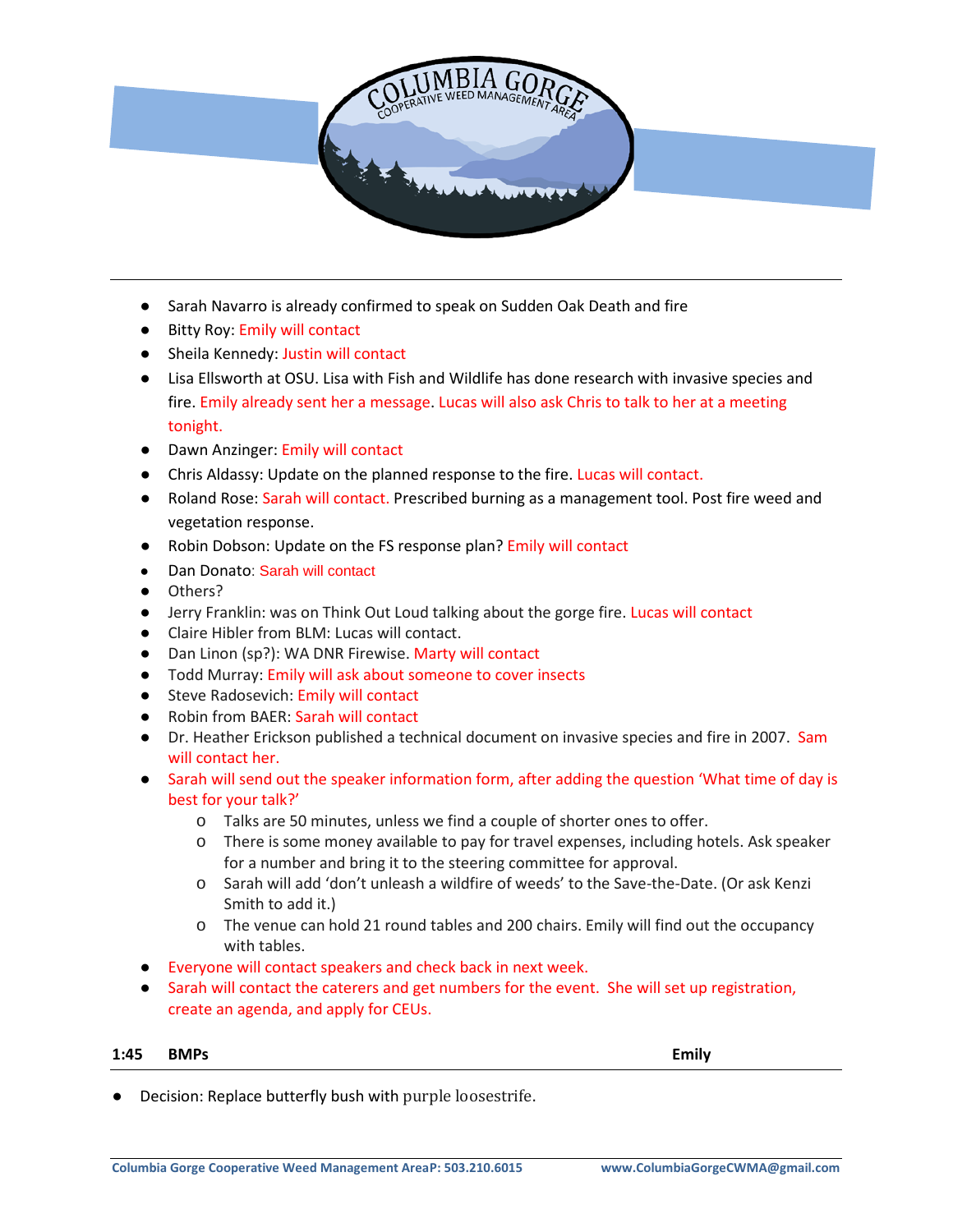

- The BMPs are being edited by folks at the 4-County CWMA. Sarah will forward the revised editions to the steering committee to decide if they want to re-edit the BMPs.
- **STI**
- Emily contacted the Hood River Valley Christian Church, on Indian Creek Dr., which hosts the Master Gardeners meetings. The caretaker is waiting to hear from another event happening in May. She will contact us when she has nailed down a date for the other event. It costs \$150/day and has a kitchen and bathrooms, 9 tables with 8 people per table. There is a projector but no screen and a sounds system with issues. The CWMA has a screen and a sound system to use. We have money from the Farm Bill to cover the cost of the room rental. Decision: Emily will rent the room when we know what day it is available.
- Emily had a meeting at a grange and there were 2 rooms that could fit ~75 people comfortably, if needed.
- Emily contacted Hood River SWCD and Underwood CD about adding a firewise discussion to the STI training. UCD may be able to offer the training. She is checking with Justin to see if we can add it to the STI training, or if it needs to be a separate event (on the same day and same location).
- Sarah will ask partners if they are able to table at the event.
- OISC and WISC will do a first detector type training. Rachel will be talking about plant pests. Otherwise, the training will be the same as last year. Sarah will piece together an agenda for it.

## **Financial Update**

Sam has sent out 2 invoices to East Multnomah SWCD and Clackamas SWCD. He is putting together the agreement with Skamania County. He's also working on BLM reporting for our funding agreement. The agreement with ODA will take another 2 month before it will be finalized. We have contacted the ACE, but there has been a lot of turnover there.

We have \$12,000 in the slush fund.

Currently Clackamas SWCD is covering more of the coordinator costs. Sam will get us the number we Should be working toward to pay our share for the coordinator.

Jeanette was looking for funding for a new boot brush station. It was suggested that she look for funding and donations from stores. Marty offered to donate some materials to the project.